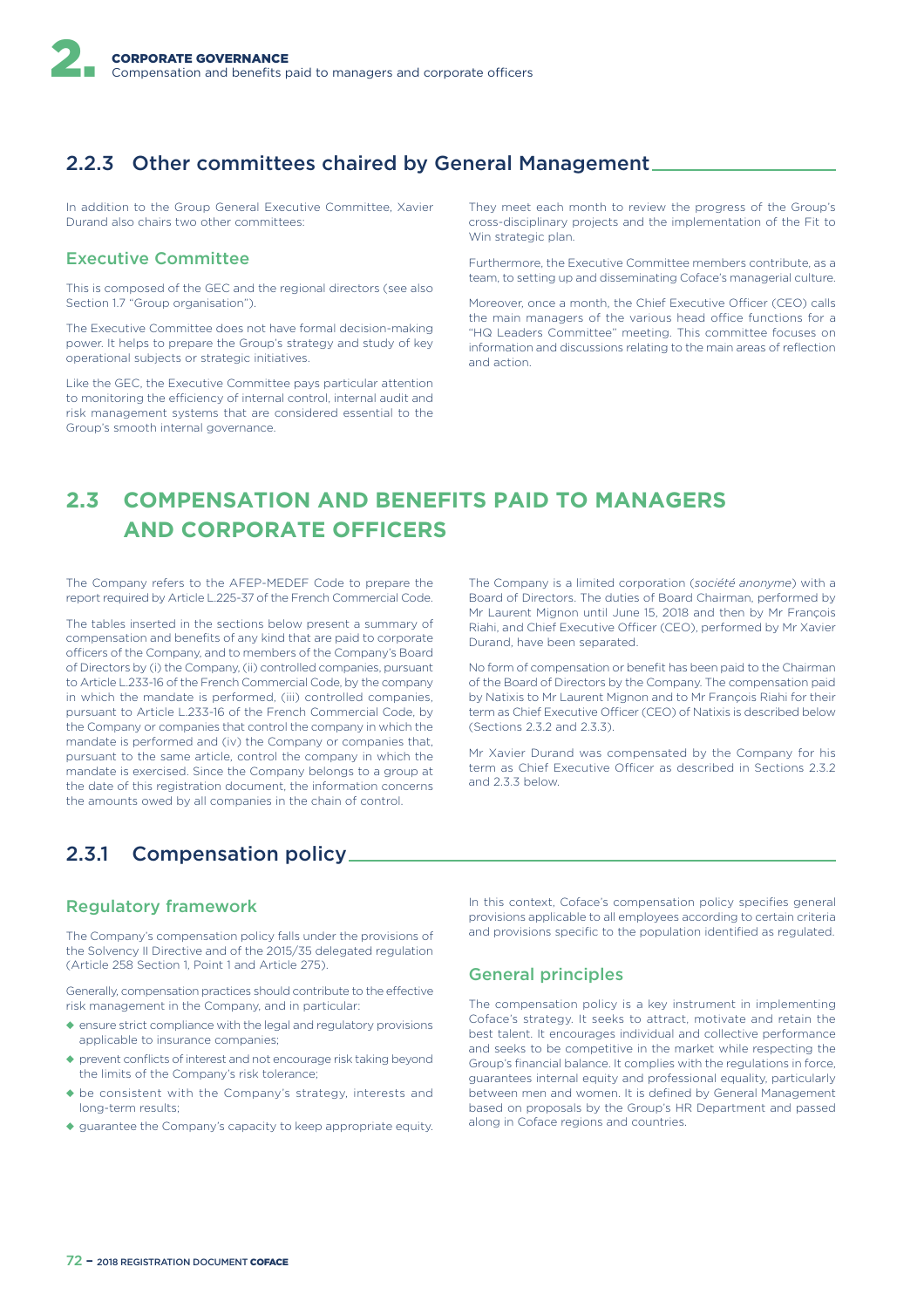Structured in a clear and transparent manner, compensation is intended to be adapted to the Group's objectives and to assist it in its long-term development strategy:

- ◆ fixed compensation: this is the principal component of individual compensation and depends on the abilities and expertise expected for a given position. It is fixed at the time of hiring and reviewed annually with regard to market practices, individual contribution and internal equity in strict compliance with the constraints of the budgets allocated for the financial year;
- ◆ annual individual variable compensation ("bonus"): the Group's variable policy takes individual and collective performance into account over a given year and is assessed on the basis of financial and non-financial criteria. The eligibility rules and variable compensation level are set by function, responsibility level and market under consideration. For the Group's key managers, the target variable compensation is set as a percentage of base salary;
- ◆ long-term individual variable compensation (Long-Term Incentive Plan): since 2014, the year of its stock market listing, the Group has set up an annual plan for the allocation of free performance shares to its Executive Committee and aimed at ensuring that the interests of beneficiaries are aligned with those of shareholders over the long term. In 2016, the Group extended the allocation of free performance shares to certain target populations in order to meet the regulation requirements of Solvency II, but also for purposes of retaining key employees;
- ◆ collective variable compensation (employee savings): in France, the Group negotiated a three-year profit-sharing agreement in 2018. This agreement benefits all employees working under a fixed or open-ended employment contract, who provide proof of more than three months' seniority within the companies forming part of the economic and corporate unit Compagnie française d'assurance pour le commerce extérieur – Fimipar (a wholly-owned subsidiary of the Group). Participation is handled according to the legal formula. Similar collective schemes exist in other Group entities depending on their legal obligations and seek to associate employees with the Company's performance;
- ◆ corporate benefits: corporate benefits are determined by each of the Group's entities in an effort to closely address local concerns. The Group ensures practices are consistent, and guarantees a competitive level of social protection on the market, which is respectful of its employees worldwide.

The compensation of employees is wholly or partly comprised of these components, depending on the position held, the level of responsibility and the reference market.

### Special provisions applicable to the regulated population

#### Scope of the regulated population

Pursuant to the provisions of Article 275, Section 1, Point (c) of Regulation 2015/35, the Company has identified the following persons as falling within the scope of the regulated population:

- ◆ members of the Executive Committee who cover general management, finance, strategy, operations (business technology), legal, commercial, risk underwriting, information, litigation and recovery functions and regional managers;
- ◆ persons holding the key functions described in Articles 269 to 272 of Regulation 2015/35: audit, risk, compliance and actuarial;
- ◆ persons whose professional activity has a material impact on the Company's risk profile: investment, reinsurance, human resources, IT, economic research, financial communications, country managers whose revenue exceeds a threshold determined each year with respect to the Company's overall revenue.

For 2018, 27 functions fell within the regulated population scope. The Nominations and Compensation Committee identifies these functions, then presents them to the Board of Directors for approval. This list is reviewed each year in order to guarantee a perfect match between the evolution of the Company's risk profile and that of its employees.

#### Specific provisions regarding compensation

The Group endeavours to ensure that the proportion and structure of variable compensation are balanced and that the goals set are in accordance with the Company's strategy and risk profile.

- ◆ In addition to rules common to all managers, the Group sets specific compensation rules intended for the population identified as regulated:
	- the variable compensation package therefore includes the annual variable compensation ("bonus") and the long-term variable compensation (Long-Term Incentive Plan) in the form of the Company's free shares;
	- free shares represent the deferred portion of the variable compensation and represent at least 30% of overall variable compensation. They are contingent upon presence and performance conditions and have a vesting period of three years.
- ◆ The following specific provisions have been defined for the Company's corporate executive officers:
	- the variable compensation package includes the annual variable compensation ("bonus") and the long-term variable compensation (Long-Term Incentive Plan) in the form of the Company's free shares;
	- the deferred variable compensation comprises two components:
	- free shares which represent at least 30% of the variable compensation package. They are contingent on presence and performance conditions and have a vesting period of three years; the corporate executive officer is further required to hold 30% of the awarded shares until expiry of his term of office.
	- the payment of 30% of the annual variable compensation ("bonus") is deferred and paid as follows: 15% in N+2 and 15% in N+3. A penalty system is introduced in case of observed losses or dismissal for gross negligence or serious misconduct before the payment date.

The overall rate for deferred compensation thus represents more than 50% of the variable compensation package.

Under the 2018 LTIP, free shares will be definitively vested on February 15, 2021, subject to presence and performance conditions measured over the term of the plan as follows:

- ◆ 50% of shares allocated are vested subject to the condition of achieving COFACE SA's RoATE (return on average tangible equity) level for the financial year ending December 31, 2020;
- ◆ 50% of shares allocated are vested under the performance condition relating to the COFACE SA share, measured by the growth of COFACE SA's total shareholder return (TSR) compared to the TSR growth of the companies comprising the Euro Stoxx Assurance index over the same period.

Any individual coverage or insurance strategy is forbidden.

All specific provisions applicable to the regulated population and to the Company's corporate executive officer are validated by the Nominations and Compensation Committee, then presented to the Board of Directors for approval.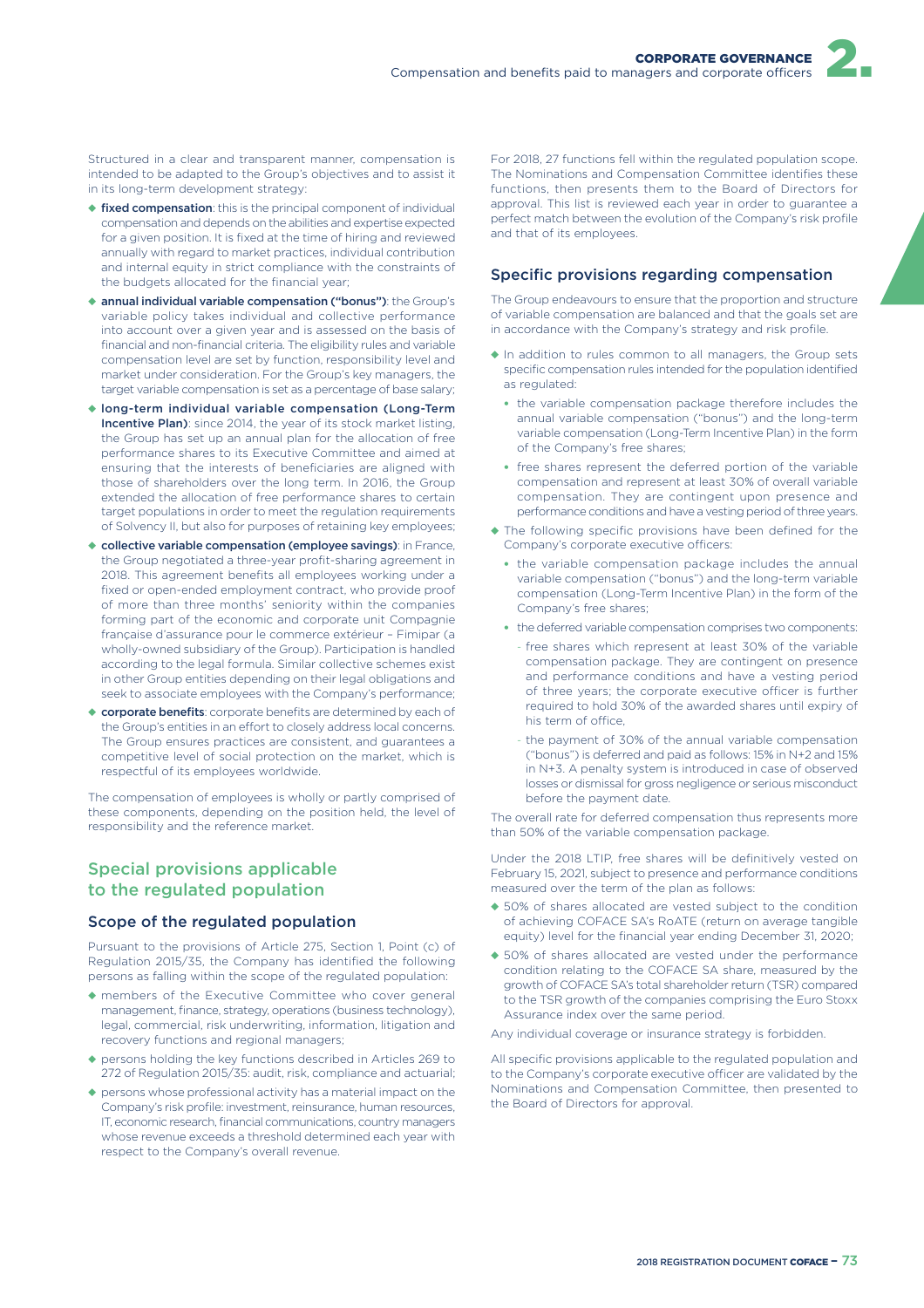# 2.3.2 Rules for determining the compensation of corporate officers.

The compensation policy for the Company's corporate officers complies with standard practices in the market.

## Members of the Board of Directors

The amount allocated to the Board of Directors is €450,000 for 2018.

The rules on distribution of directors' fees are as follows:

- ◆ for members of the Board of Directors:
	- fixed portion: €8,000 per year (*prorata temporis* of the term of mandate),
	- variable portion: €2,000 per meeting until the Board meeting of April 24, 2018, then €3,000 per meeting, capped at six meetings.

### Members of the Audit and Accounts **Committee**

- ◆ Chairman:
	- fixed portion: €17,000 per year (*prorata temporis* of the term of mandate),
	- variable portion: €2,000 per meeting until the Board meeting of April 23, 2018, then €3,000 per meeting, capped at six meetings.
- ◆ Members of the Audit and Accounts Committee:
	- fixed portion: €2,500 per year (*prorata temporis* of the term of mandate),
	- variable portion: €1,000 per meeting until the Board meeting of April 23, 2018, then €2,000 per meeting, capped at six meetings.

#### Members of the Risk Committee

- ◆ Chairman:
	- fixed portion: €8,500 per year (*prorata temporis* of the term of mandate),
	- variable portion: €3,000 per meeting, capped at five meetings.
- ◆ Members of the Risk Committee:
	- fixed portion: €2,500 per year (*prorata temporis* of the term of mandate),
	- variable portion: €2,000 per meeting, capped at five meetings.

### Members of the Nominations and Compensation Committee

- ◆ Chairman:
	- fixed portion: €8,000 per year (*prorata temporis* of the term of mandate),
	- variable portion: €2,000 per meeting until the Board meeting of February 6, 2018, then €3,000 per meeting, capped at five meetings.
- ◆ Members of the Nominations and Compensation Committee:
	- fixed portion: €3,000 per year (*prorata temporis* of the term of mandate),
	- variable portion: €1,000 per meeting until the Board meeting of February 6, 2018, then €2,000 per meeting, capped at five meetings.

| On an annual basis of six Board meetings;                                                                                           | Financial year 2018 - maximum gross amounts<br>of directors' fees |                                |                            |  |  |
|-------------------------------------------------------------------------------------------------------------------------------------|-------------------------------------------------------------------|--------------------------------|----------------------------|--|--|
| five Audit and Accounts Committee meetings, three Risk Committee<br>meetings, three Nominations and Compensation Committee meetings | Amount of<br>directors' fees                                      | <b>Fixed portion</b><br>(in %) | Variable portion<br>(in %) |  |  |
| Member of the Board of Directors                                                                                                    | €24,000                                                           | 33                             | 67                         |  |  |
| Member of the Board of Directors + Chairman of the Audit and Accounts<br>Committee                                                  | €54.000                                                           | 46                             | 54                         |  |  |
| Member of the Board of Directors + member of the Audit and Accounts<br>Committee                                                    | €34.500                                                           | 31                             | 69                         |  |  |
| Member of the Board of Directors + Chairman of the Risk Committee                                                                   | €41.500                                                           | 40                             | 60                         |  |  |
| Member of the Board of Directors + member of the Risk Committee                                                                     | €32.500                                                           | 33                             | 67                         |  |  |
| Member of the Board of Directors + Chairman of the Nominations and<br><b>Compensation Committee</b>                                 | €40.000                                                           | 40                             | 60                         |  |  |
| Member of the Board of Directors + member of the Nominations and<br><b>Compensation Committee</b>                                   | €32,000                                                           | 34                             | 66.                        |  |  |

## **Chief Executive Officer (CEO)**

At the start of each financial year, the Board of Directors, at the proposal of the Nominations and Compensation Committee, sets the various components of the Chief Executive Officer's (CEO) compensation. This includes a fixed portion, an annual variable portion (bonus) and a long-term variable portion (free performance shares). The annual variable compensation includes a deferred compensation component, according to the terms set by the Board of Directors (see Section 2.3.3).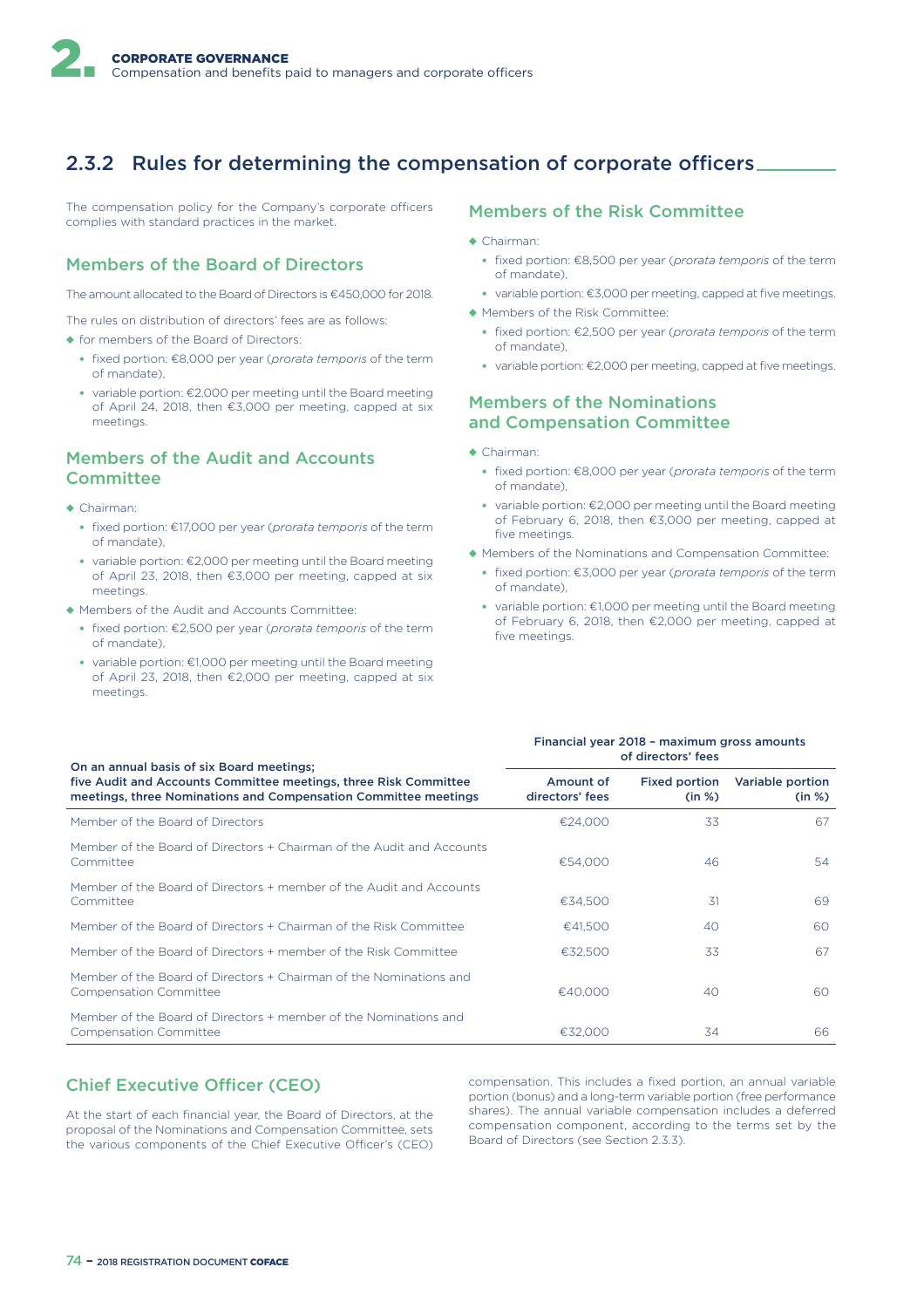# 2.3.3 Summary of compensation of each executive corporate officer for financial years 2017 and 2018

In order to comply with regulations, the tables below present a summary of compensation and stock options and shares allocated during the financial years ended December 31, 2017 and 2018 to Mr Laurent Mignon, Chairman of the Board of Directors until June 15, 2018, and to Mr Xavier Durand, Chief Executive Officer; as well as during the financial year ended December 31, 2018 to Mr François Riahi, Chairman of the Board of Directors since June 15, 2018.

No form of compensation or benefit was paid to Mr Laurent Mignon or has been paid to Mr François Riahi by the Company. The compensation paid by Natixis to Mr Laurent Mignon and to Mr François Riahi for their term as Chief Executive Officer (CEO) of Natixis is described below.

#### AMF nomenclature - Table 1 - Table summarising the compensation and stock options and shares allocated to each executive corporate officer

|                                                                                                                 | <b>Financial year</b><br>2018 (1) | <b>Financial year</b><br>2017 (1) |
|-----------------------------------------------------------------------------------------------------------------|-----------------------------------|-----------------------------------|
| Laurent Mignon, Chairman of the COFACE SA Board and Natixis CEO (2) until June 15, 2018                         |                                   |                                   |
| Compensation due for the financial year (3)                                                                     | 1,028,552                         | 2,623,242                         |
| Value of the multi-year variable compensation allocated during the financial year                               |                                   |                                   |
| Value of options allocated during the financial year                                                            |                                   |                                   |
| Value of performance shares allocated during the financial year (4)                                             | 80,000                            | 192,000                           |
| <b>TOTAL</b>                                                                                                    | 1,108,552                         | 2,815,242                         |
| François Riahi, Chairman of the COFACE SA Board and Natixis CEO (2) since June 15, 2018                         |                                   |                                   |
| Compensation due for the financial year (5)                                                                     | 996,245                           |                                   |
| Value of the multi-year variable compensation allocated during the financial year                               |                                   |                                   |
| Value of options allocated during the financial year                                                            |                                   |                                   |
| Value of performance shares allocated during the financial year (4)                                             | 93,333                            |                                   |
| <b>TOTAL</b>                                                                                                    | 1,089,577                         |                                   |
| Xavier Durand, Chief Executive Officer                                                                          |                                   |                                   |
| Compensation due for the financial year <sup>(6)</sup> (presented in detail in Section 2.3.4 below)             | 1,497,179                         | 1,463,606                         |
| Value of the multi-year variable compensation allocated during the financial year                               |                                   |                                   |
| Value of options allocated during the financial year                                                            |                                   |                                   |
| Value of performance shares allocated during the financial year (presented in detail in<br>Section 2.3.8 below) | 594.198                           | 370,080                           |
| <b>TOTAL</b>                                                                                                    | 2,091,377                         | 1,833,686                         |

*(1) In euros.*

*(2) This amount includes €175,000 in compensation awarded to Laurent Mignon with respect of his duties as Chairman of the Board of Directors of Natixis as of June 1, 2018. The details of the compensation for Laurent Mignon, Chairman of the COFACE SA Board of Directors*  and Chief Executive Officer (CEO) of Natixis, are available in Section 2.4.3.3, of Chapter 2.4 of the 2018 Natixis registration document *registered with the Autorité des marchés financiers (French Financial Markets Authority) on March 15, 2019 and are available on the website: www.natixis.com.*

*(3) Including €2,379 of family supplement for 2017 and €818 of family supplement for 2018.*

*(4) Corresponding to their value on the date they were awarded, for a fair value of €47,460 for Laurent Mignon and of €55,372* 

*for François Riahi in 2018.*

*(5) Including €1,388 of family supplement for 2018.*

*(6) Before social contributions and income tax.*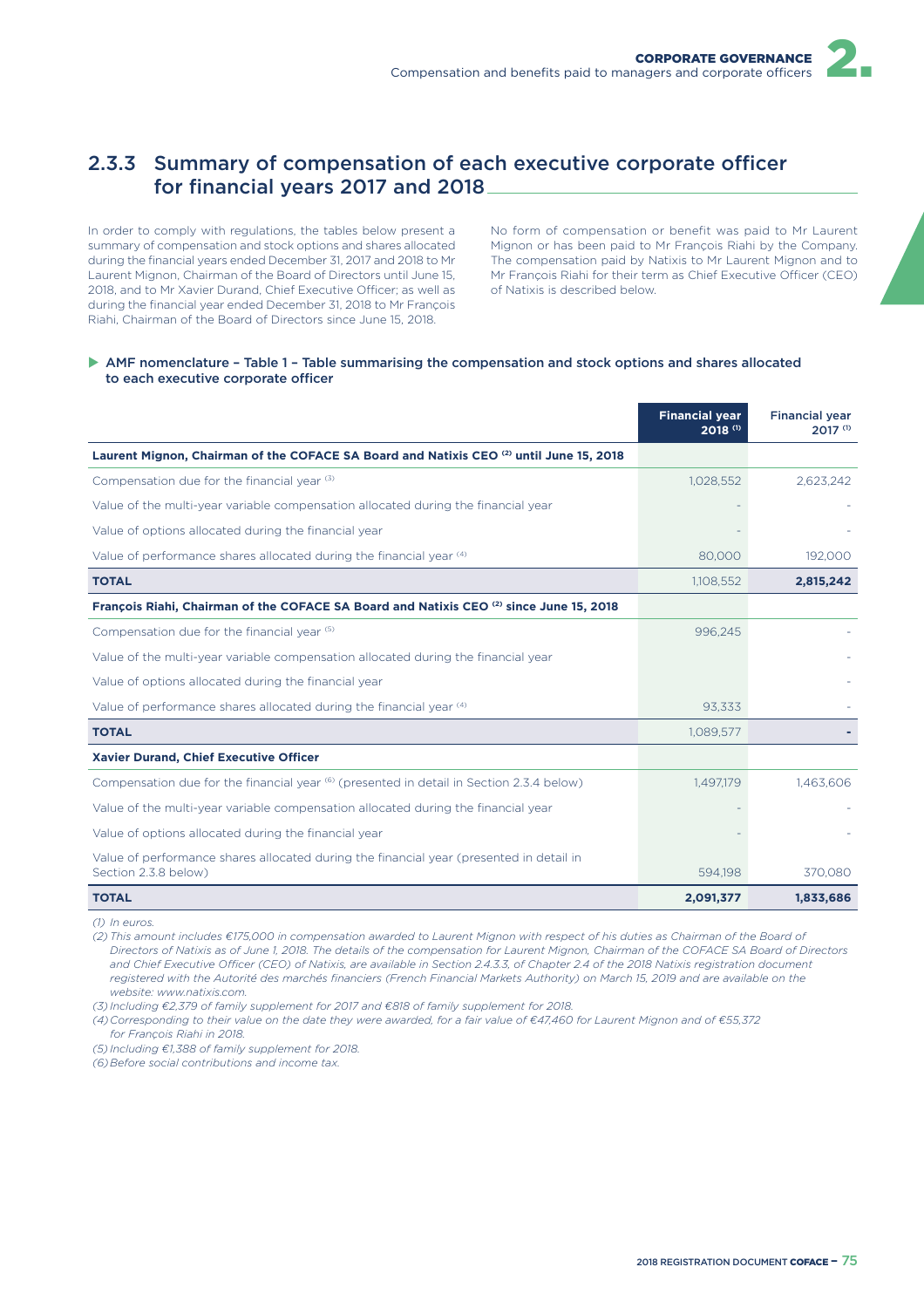# 2.3.4 Compensation of executive corporate officer for financial years 2017 and 2018

In order to comply with regulations, the tables below present a breakdown of the fixed and variable compensation along with other benefits awarded during the financial years ended December 31, 2017 and 2018 to Mr Laurent Mignon, Chairman of the Board of Directors, and to Mr Xavier Durand, Chief Executive Officer; as well as during the financial year ended December 31, 2018 to Mr François Riahi, Chairman of the Board of Directors since June 15, 2018.

No form of compensation or benefit was paid to Mr Laurent Mignon or has been paid to Mr François Riahi by the Company. The compensation paid by Natixis to Mr Laurent Mignon and then to Mr François Riahi for their term as Chief Executive Officer (CEO) of Natixis is described below.

### Compensation due or allocated for the financial year ended December 31, 2018, to Mr Laurent Mignon, Chairman of the COFACE SA Board of Directors until June 15, 2018

#### $\triangleright$  AMF nomenclature – Table 2 – Summary of compensation of each executive corporate officer

|                                                                                   | $2018$ <sup>(1)</sup>       |                     | $2017^{(1)}$                |               |
|-----------------------------------------------------------------------------------|-----------------------------|---------------------|-----------------------------|---------------|
|                                                                                   | <b>Amounts</b><br>due $(2)$ | <b>Amounts paid</b> | <b>Amounts</b><br>due $(2)$ | Amounts paid  |
| Laurent Mignon, Chairman of the COFACE SA Board<br>and Natixis CEO <sup>(3)</sup> |                             |                     |                             |               |
| Fixed compensation for corporate office (4)                                       | 575,000                     | 575,000             | 960,000                     | 960,000       |
| Annual variable compensation                                                      | 452.734                     | 1,263,517 (5)       | 1,660,863                   | 1,125,926 (5) |
| Extraordinary compensation                                                        |                             |                     | ٠                           |               |
| Directors' fees                                                                   |                             |                     | ٠                           |               |
| Benefits in kind                                                                  | 818                         | 818                 | 2.379                       | 2.379         |
| <b>TOTAL</b>                                                                      | 1,028,552                   | 1,839,335           | 2,623,242                   | 2,088,305     |

*(1) In euros.*

*(2) Laurent Mignon also benefited at the Board meeting of May 23, 2018 from a free share allocation of 11,661 performance shares on a prorata temporis basis corresponding to an allocated amount of €80,000, and at the Board meeting of May 23, 2017 from a free share allocation of 29,911 performance shares valued at €192,000 at their allocation date.*

*(3) This amount includes the compensation of €175,000 received by Laurent Mignon in respect of his duties as Chairman of the Board of Directors of Natixis as of June 1, 2018. The details of the compensation for Laurent Mignon, Chairman of the COFACE SA Board of Directors*  and Chief Executive Officer (CEO) of Natixis, are available in Section 2.4.3.3 of Chapter 2.4 of the 2018 Natixis registration document *registered with the Autorité des marchés financiers (French Financial Markets Authority) on March 15, 2019 and are available on the website: www.natixis.com.*

*(4) On a gross basis before social contributions and income tax.*

*(5) This amount includes payment and delivery of securities relating to the variable remuneration deferred from previous years. The delivery of securities relating to long-term compensation plans is presented in Section 2.4.3.3 in AMF table n°7.*

*(6) The deferred amount corresponds to the family supplement.*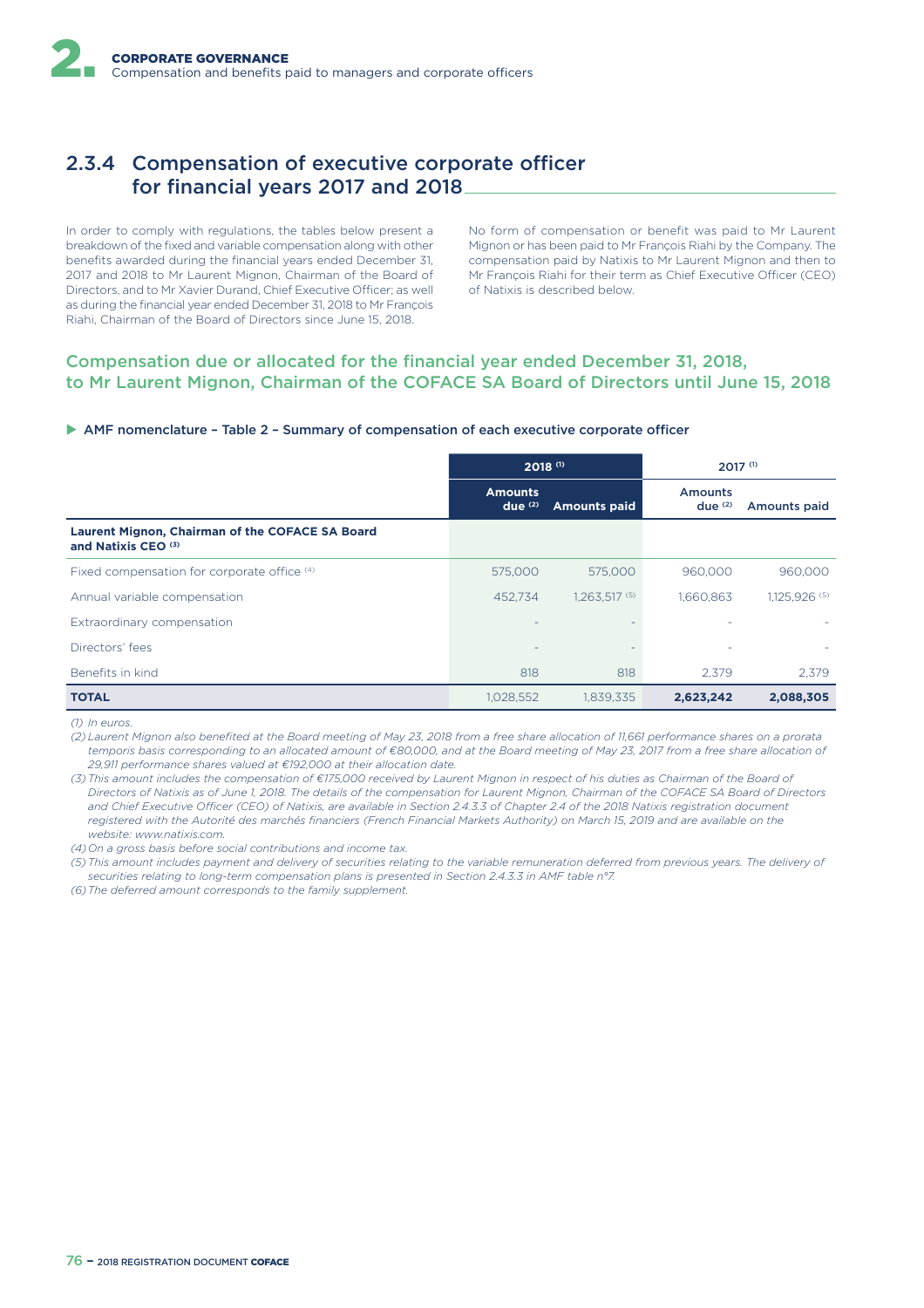## Compensation due or allocated for the financial year ended December 31, 2018, to Mr François Riahi, Chairman of the COFACE SA Board of Directors since June 15, 2018

#### $\triangleright$  AMF nomenclature - Table 2 - Summary of compensation of each executive corporate officer

|                                                                     | $2018^{(1)}$    |                     |
|---------------------------------------------------------------------|-----------------|---------------------|
|                                                                     | Amounts due (2) | <b>Amounts paid</b> |
| François Riahi, Chairman of the COFACE SA Board and Natixis CEO (3) |                 |                     |
| Fixed compensation for corporate office (4)                         | 466.667         | 466.667             |
| Annual variable compensation                                        | 528,190         | 827,706 (5)         |
| Extraordinary compensation                                          |                 |                     |
| Directors' fees                                                     | -               |                     |
| Benefits in kind                                                    | 1.388           | 1,388               |
| <b>TOTAL</b>                                                        | 996.245         | 1.295.791           |

*(1) In euros.*

*(2) François Riahi also benefited at the Board meeting of August 2, 2018 from a free share allocation of 13,605 performance shares on a prorata temporis basis valued at €93,333 at their allocation date.*

(3) The details of the compensation for François Riahi, Chairman of the COFACE SA Board of Directors and Chief Executive Officer (CEO) of *Natixis, are available in Section 2.4.3.3 of Chapter 2.4 of the 2018 Natixis registration document registered with the Autorité des marchés financiers (French Financial Markets Authority) on March 15, 2019 and are available on the website: www.natixis.com.*

*(4) On a gross basis before social contributions and income tax.*

*(5) This amount includes payment and delivery of securities relating to the variable remuneration deferred from previous years. Excluding collective variable compensation (employee profit-sharing) paid to François Riahi for the 2017 financial year for his role as Co-Head of Natixis Corporate & Investment banking. The delivery of securities relating to long-term compensation plans is presented in Section 2.4.3.3 in AMF table n°7.*

*(6) The deferred amount corresponds to the family supplement.*

## Compensation due or allocated for the financial year ended December 31, 2018, to Mr Xavier Durand, Chief Executive Officer (CEO) of COFACE SA

#### $\triangleright$  AMF nomenclature - Table 2 - Summary of compensation of each executive corporate officer

|                                        |                                      | $2018$ <sup>(1)</sup>                 |                             | $2017^{(1)}$                          |  |
|----------------------------------------|--------------------------------------|---------------------------------------|-----------------------------|---------------------------------------|--|
|                                        | <b>Amounts</b><br>due <sup>(2)</sup> | <b>Amounts</b><br>paid <sup>(3)</sup> | <b>Amounts</b><br>due $(2)$ | <b>Amounts</b><br>paid <sup>(3)</sup> |  |
| Xavier Durand, Chief Executive Officer |                                      |                                       |                             |                                       |  |
| Fixed compensation                     | 575,000                              | 575,000                               | 575,000                     | 575,000                               |  |
| Annual variable compensation           | 907.532 (5)                          | 611.840 (4)                           | 874.058 (5)                 | 322,000 (4)                           |  |
| Multi-year variable compensation       |                                      |                                       |                             |                                       |  |
| Deferred variable compensation (6)     |                                      | 69,000                                |                             |                                       |  |
| Extraordinary compensation             |                                      |                                       |                             |                                       |  |
| Directors' fees                        |                                      |                                       |                             |                                       |  |
| Benefits in kind (7)                   | 14,647                               | 14,647                                | 14,548                      | 14,548                                |  |
| <b>TOTAL (8)</b>                       | 1,497,179                            | 1,270,487                             | 1,463,606                   | 911,548                               |  |

*(1) Amount in euros, on a gross basis before social contributions and income tax.*

*(2) The amounts due correspond to the sums allocated for the financial year excluding long-term variable compensation and deferred variable compensation.*

(3) The amounts paid correspond to the sums effectively paid during the financial year and include the amounts that were due for the previous *financial year.*

*(4) Variable compensation paid in performance year N (portion due for N-1).*

*(5) Variable compensation for performance year N.*

*(6) Deferred variable compensation paid in year N for performance year N-2.*

*(7) Mr Xavier Durand benefits from the payment by the Company of 62.5% of contributions due for the business managers and corporate*  officers social guarantee scheme (GSC) and a company car.

*(8) For the history of allocation of bonus shares, see Section 2.3.12.*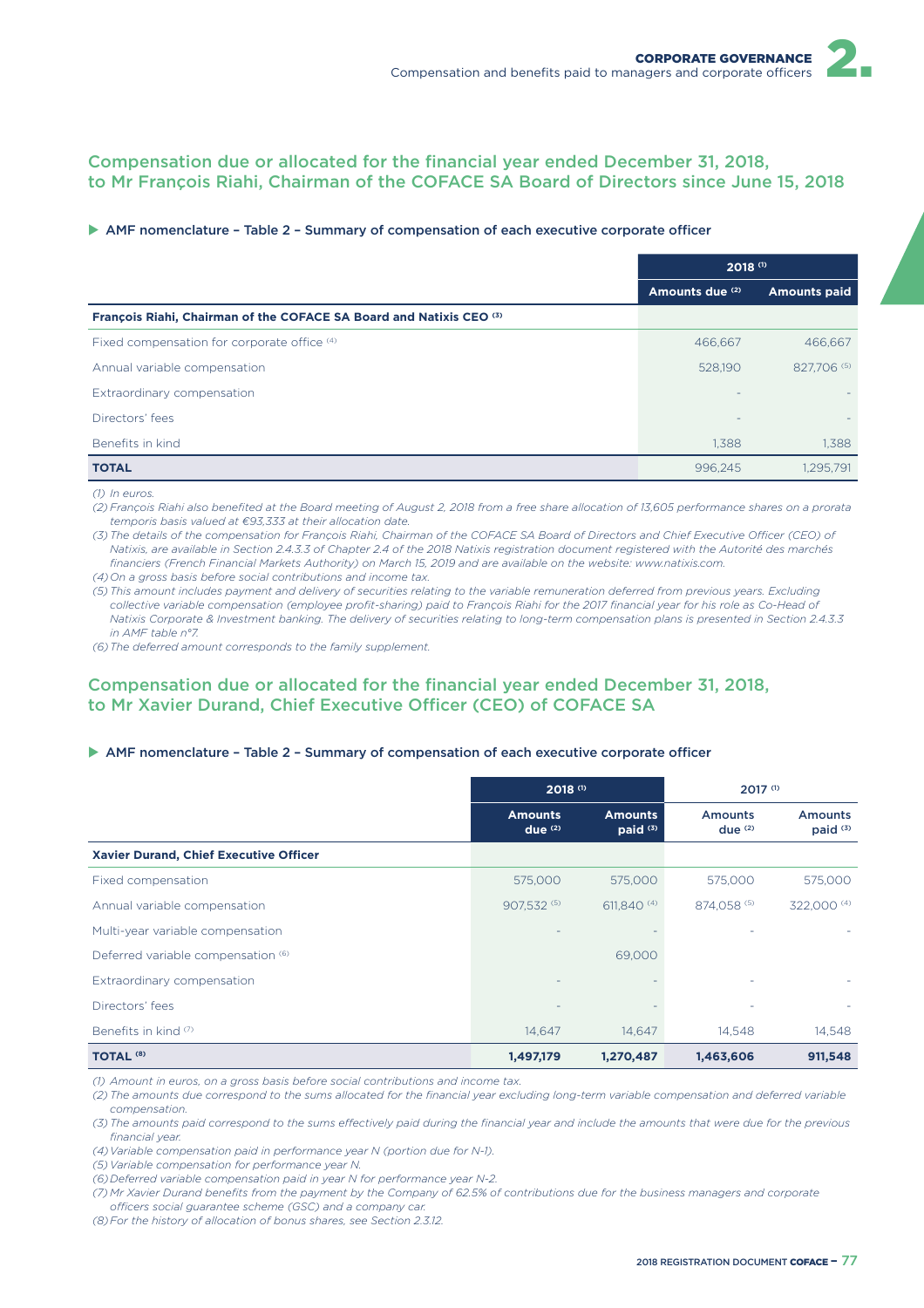## Breakdown of the components of the compensation of Mr Xavier Durand, Chief Executive Officer (CEO) of COFACE SA for the financial year ended December 31, 2018 (see also Section 7.6.3 on the principles and components of the Chief Executive Officer's compensation)

| <b>Compensation components</b>            | Amount   | <b>Comments</b>                                                                                                                                                                                                                                                                                                                                                                                                                                                                                                                                                                                                                           |     |                                |                                           |  |  |
|-------------------------------------------|----------|-------------------------------------------------------------------------------------------------------------------------------------------------------------------------------------------------------------------------------------------------------------------------------------------------------------------------------------------------------------------------------------------------------------------------------------------------------------------------------------------------------------------------------------------------------------------------------------------------------------------------------------------|-----|--------------------------------|-------------------------------------------|--|--|
| Fixed compensation                        | €575,000 | Gross annual compensation set at $\epsilon$ 575,000 since the start of his term<br>on February 9, 2016.                                                                                                                                                                                                                                                                                                                                                                                                                                                                                                                                   |     |                                |                                           |  |  |
| Annual variable compensation<br>("bonus") | €907.532 | Variable compensation is set at €575,000.<br>It comprises 60% financial objectives and 40% strategic and managerial<br>objectives.<br>The maximum achievement rate for variable compensation is 200% (150%<br>for financial objectives and 50% for strategic and managerial objectives).<br>The achievement rate of 2018 objectives proposed by the Nominations and<br>Compensation Committee meeting of January 16, 2019, approved by the<br>Board of Directors at the meeting of February 11, 2019 and submitted for<br>the approval of the Shareholders' Meeting that closed the 2018 accounts<br>was 157.83%, broken down as follows: |     |                                |                                           |  |  |
|                                           |          | <b>Financial objectives</b>                                                                                                                                                                                                                                                                                                                                                                                                                                                                                                                                                                                                               | key | Allocation Achievement<br>rate | <b>Amount of variable</b><br>compensation |  |  |
|                                           |          | Turnover                                                                                                                                                                                                                                                                                                                                                                                                                                                                                                                                                                                                                                  | 20% | 134%                           | 153,852                                   |  |  |
|                                           |          | Net income                                                                                                                                                                                                                                                                                                                                                                                                                                                                                                                                                                                                                                | 20% | 250%                           | 287,500                                   |  |  |
|                                           |          | Internal general<br>overheads excluding<br>exceptional items                                                                                                                                                                                                                                                                                                                                                                                                                                                                                                                                                                              | 10% | 178%                           | 102,206                                   |  |  |
|                                           |          | Gross loss<br>ratio excluding<br>claims handling<br>expenses                                                                                                                                                                                                                                                                                                                                                                                                                                                                                                                                                                              | 10% | 208%                           | 119,600                                   |  |  |
|                                           |          | <b>TOTAL (A)</b>                                                                                                                                                                                                                                                                                                                                                                                                                                                                                                                                                                                                                          |     | 115.33%                        | 663,157                                   |  |  |
|                                           |          | <b>Strategic and</b><br>managerial objectives                                                                                                                                                                                                                                                                                                                                                                                                                                                                                                                                                                                             | key | Allocation Achievement<br>rate | <b>Amount of variable</b><br>compensation |  |  |
|                                           |          | Fit to Win strategic plan                                                                                                                                                                                                                                                                                                                                                                                                                                                                                                                                                                                                                 | 15% | 125%                           | 107,813                                   |  |  |
|                                           |          | Reinforcement of<br>employee commitment                                                                                                                                                                                                                                                                                                                                                                                                                                                                                                                                                                                                   | 5%  | 75%                            | 21,563                                    |  |  |
|                                           |          | Development of the<br>internal model                                                                                                                                                                                                                                                                                                                                                                                                                                                                                                                                                                                                      | 5%  | 100%                           | 28,750                                    |  |  |
|                                           |          | Reinforcement of sales<br>dynamic                                                                                                                                                                                                                                                                                                                                                                                                                                                                                                                                                                                                         | 15% | 100%                           | 86,250                                    |  |  |
|                                           |          | <b>TOTAL (B)</b>                                                                                                                                                                                                                                                                                                                                                                                                                                                                                                                                                                                                                          |     | 42.50%                         | 244,375                                   |  |  |
|                                           |          |                                                                                                                                                                                                                                                                                                                                                                                                                                                                                                                                                                                                                                           |     |                                |                                           |  |  |
|                                           |          | TOTAL (A + B)                                                                                                                                                                                                                                                                                                                                                                                                                                                                                                                                                                                                                             |     | 157.83%                        | 907,532                                   |  |  |
|                                           |          | The bonus due for financial year 2018 is therefore $\epsilon$ 907,532 and will be<br>paid as follows:<br>◆ 70% of the total amount paid in 2019, <i>i.e.</i> $€635,272$<br>$\blacklozenge$ 15% of the total amount deferred to 2020, <i>i.e.</i> $\in$ 136,130<br>◆ 15% of the total amount deferred to 2021, <i>i.e.</i> $€136,130$<br>Note that the payment of the 2018 bonus is conditional on the approval<br>of the Ordinary Shareholders' Meeting that follows the closing of<br>financial year 2018.                                                                                                                               |     |                                |                                           |  |  |

will be made for these deferrals.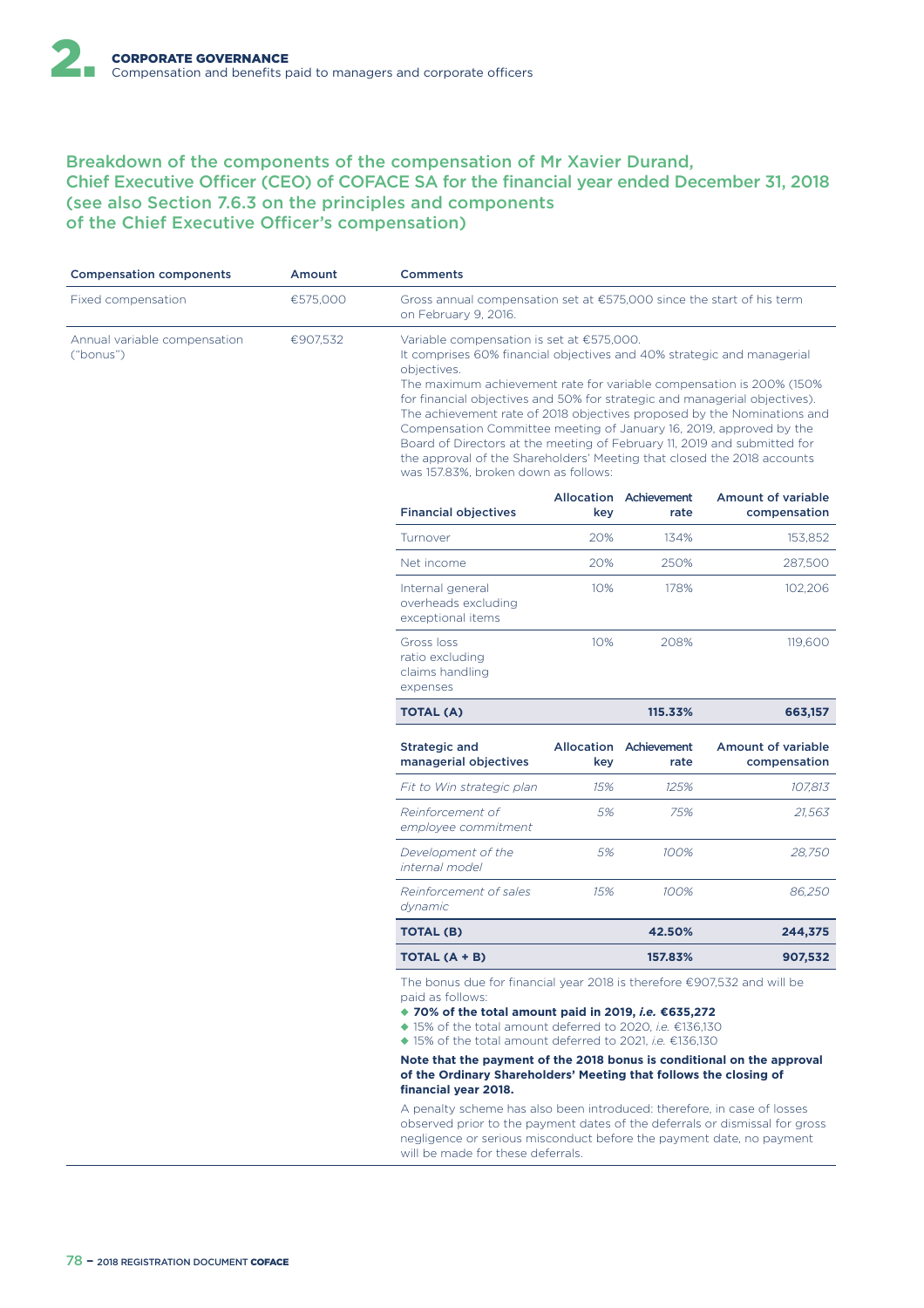| <b>Compensation components</b>                                                                                                                  | Amount                 | <b>Comments</b>                                                                                                                                                                                                                                                                                                                                                                                                                                                                                                                                                                                                                                                                                                                                                                                                                                                                                                                                                                                                                                                                                                                                                                                                                                                                                                                |
|-------------------------------------------------------------------------------------------------------------------------------------------------|------------------------|--------------------------------------------------------------------------------------------------------------------------------------------------------------------------------------------------------------------------------------------------------------------------------------------------------------------------------------------------------------------------------------------------------------------------------------------------------------------------------------------------------------------------------------------------------------------------------------------------------------------------------------------------------------------------------------------------------------------------------------------------------------------------------------------------------------------------------------------------------------------------------------------------------------------------------------------------------------------------------------------------------------------------------------------------------------------------------------------------------------------------------------------------------------------------------------------------------------------------------------------------------------------------------------------------------------------------------|
| Multi-year variable compensation                                                                                                                | E0.00                  | N/A                                                                                                                                                                                                                                                                                                                                                                                                                                                                                                                                                                                                                                                                                                                                                                                                                                                                                                                                                                                                                                                                                                                                                                                                                                                                                                                            |
| Extraordinary compensation                                                                                                                      | €0.00                  | N/A                                                                                                                                                                                                                                                                                                                                                                                                                                                                                                                                                                                                                                                                                                                                                                                                                                                                                                                                                                                                                                                                                                                                                                                                                                                                                                                            |
| Long-term variable compensation<br>(Allocation of stock options/<br>performance shares and any<br>other component of long-term<br>compensation) | (see<br>Section 2.3.8) | 65,000 shares are allocated under the Long-Term Incentive Plan 2018 (LTIP<br>2018), representing a value of €594,198 for the allocation, based on the<br>average of the opening price for the last 20 stock market trading sessions<br>preceding the date of the Board meeting.<br>Bonus shares will be definitively vested on February 15, 2021, subject to<br>presence and performance conditions measured over the term of the plan<br>until December 31, 2020, as follows:<br>• 50% of shares allocated are vested subject to the condition of achieving<br>COFACE SA's RoATE (return on average tangible equity) level for the<br>financial year ending December 31, 2020;<br>◆ 50% of shares allocated are vested under the performance condition<br>relating to the COFACE SA share, measured by the growth of<br>COFACE SA's total shareholder return (TSR) compared to the TSR<br>growth of the companies comprising the Euro Stoxx Assurance index<br>over the same period.<br>The share vesting period is set at three years starting from February 12,<br>2018. The plan does not include a retention period.<br>The Board decided that 30% of the CEO's shares vested under the LTIP<br>2018 should be retained until the end of his corporate term or of any other<br>function that he might hold within Coface. |
| No hedging                                                                                                                                      | €0.00                  | To the Company's knowledge, no hedge instrument has been set up.                                                                                                                                                                                                                                                                                                                                                                                                                                                                                                                                                                                                                                                                                                                                                                                                                                                                                                                                                                                                                                                                                                                                                                                                                                                               |
| Supplementary retirement scheme                                                                                                                 | €0.00                  | Mr Xavier Durand does not benefit from any supplementary retirement<br>scheme.                                                                                                                                                                                                                                                                                                                                                                                                                                                                                                                                                                                                                                                                                                                                                                                                                                                                                                                                                                                                                                                                                                                                                                                                                                                 |
| Directors' fees                                                                                                                                 | €0.00                  | Mr Xavier Durand did not receive any directors' fee for financial year 2018<br>in connection with his duties within the Company.                                                                                                                                                                                                                                                                                                                                                                                                                                                                                                                                                                                                                                                                                                                                                                                                                                                                                                                                                                                                                                                                                                                                                                                               |
| Benefits in kind                                                                                                                                | €14,647                | Xavier Durand benefits from a company vehicle and the payment of 62.5%<br>of contributions due to the business managers and corporate officers<br>social guarantee scheme (GSC).                                                                                                                                                                                                                                                                                                                                                                                                                                                                                                                                                                                                                                                                                                                                                                                                                                                                                                                                                                                                                                                                                                                                               |
| <b>TOTAL AMOUNTS DUE*</b>                                                                                                                       | €1.497.179             |                                                                                                                                                                                                                                                                                                                                                                                                                                                                                                                                                                                                                                                                                                                                                                                                                                                                                                                                                                                                                                                                                                                                                                                                                                                                                                                                |

*\* The amounts due correspond to the sums allocated for the financial year excluding long-term variable compensation.*

The compensation for the current CEO, Mr Xavier Durand, for 2018 can be summarised as follows:

#### $\blacktriangleright$  Variable compensation package

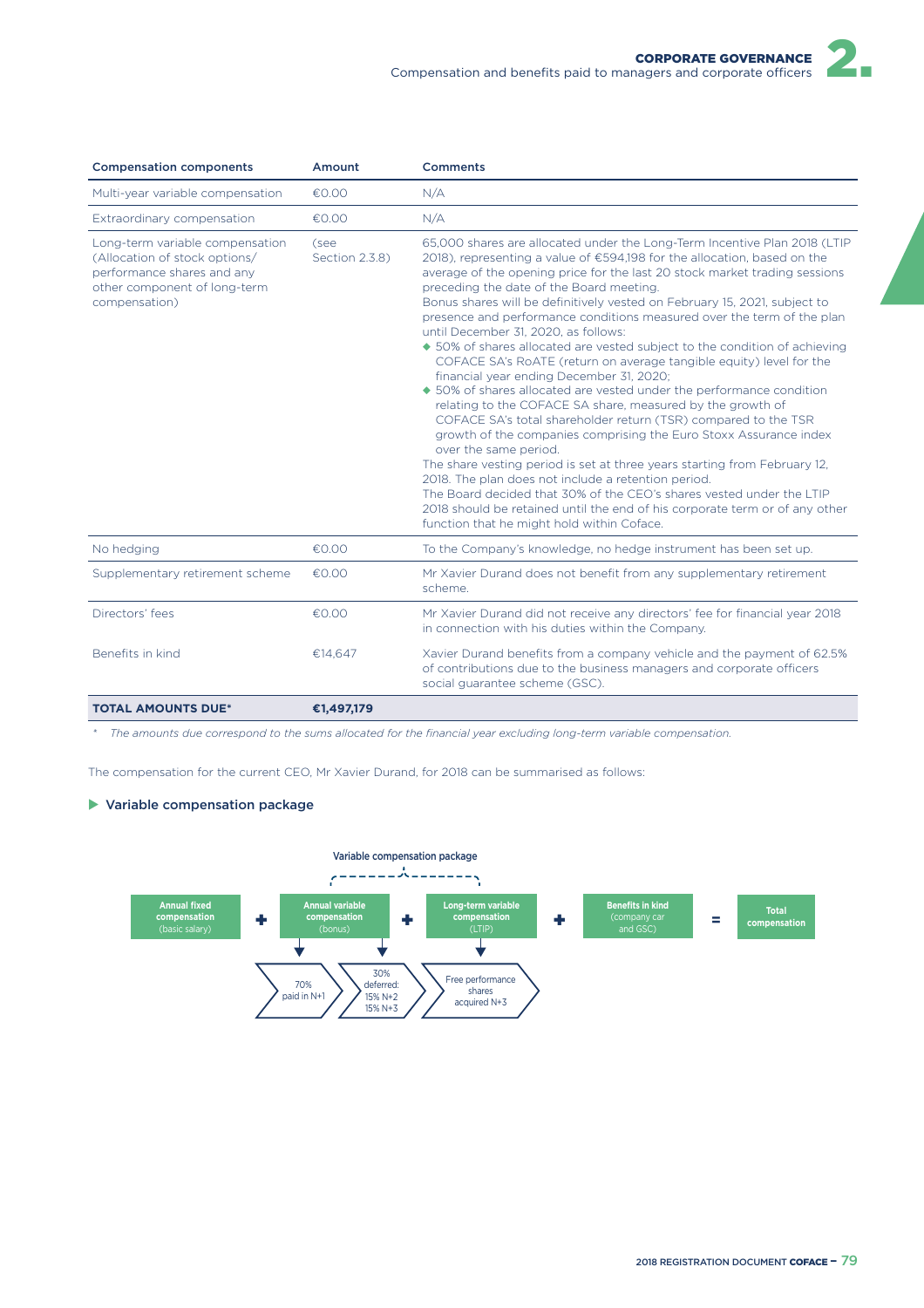# 2.3.5 Directors' fees and other compensation collected by the members of the Board of Directors during financial years 2017 and 2018

The table below shows the directors' fees and other types of compensation collected by members of the Company's Board of Directors in 2017 and 2018.

#### $\triangleright$  Table 3 - Table regarding the directors' fees and other compensation collected by non-corporate officers (AMF nomenclature) (1)

| Non-corporate officers     | First<br>appointment | Expiry of                                     | <b>Amounts paid</b><br>the term of office in financial year 2018 $(2)$ in financial year 2017 $(2)$ | <b>Amounts paid</b> |
|----------------------------|----------------------|-----------------------------------------------|-----------------------------------------------------------------------------------------------------|---------------------|
| <b>Jean Arondel</b>        |                      |                                               |                                                                                                     |                     |
| Directors' fees COFACE SA  |                      | Nov. 21, 2012 SM Dec. 31, 2020 <sup>(3)</sup> | 24,000                                                                                              | 20,000              |
| Other compensation         |                      |                                               |                                                                                                     |                     |
| <b>Jean-Paul Dumortier</b> |                      |                                               |                                                                                                     |                     |
| Directors' fees COFACE SA  |                      | Jul. 26, 2013 SM Dec. 31, 2020 <sup>(3)</sup> | 32,500                                                                                              | 20,000              |
| Other compensation         |                      |                                               |                                                                                                     |                     |
| Éric Hémar                 |                      |                                               |                                                                                                     |                     |
| Directors' fees COFACE SA  | Jul. 1, 2014         | SM Dec. 31, 2021 (3)                          | 51,000                                                                                              | 43,000              |
| Other compensation         |                      |                                               |                                                                                                     |                     |
| <b>Daniel Karyotis</b>     |                      |                                               |                                                                                                     |                     |
| Directors' fees COFACE SA  |                      | Feb. 8, 2017 SM Dec. 31, 2020 <sup>(3)</sup>  | 22,000                                                                                              | 17,333              |
| Other compensation         |                      |                                               |                                                                                                     |                     |
| <b>Isabelle Laforgue</b>   |                      |                                               |                                                                                                     |                     |
| Directors' fees COFACE SA  |                      | Jul. 27, 2017 SM Dec. 31, 2020 (3)            | 32,500                                                                                              | 11,667              |
| Other compensation         |                      |                                               |                                                                                                     |                     |
| <b>Nathalie Lomon</b>      |                      |                                               |                                                                                                     |                     |
| Directors' fees COFACE SA  |                      | Jul. 27, 2017 SM Dec. 31, 2020 <sup>(3)</sup> | 43,000                                                                                              | 15,958              |
| Other compensation         |                      |                                               |                                                                                                     |                     |
| <b>Sharon MacBeath</b>     |                      |                                               |                                                                                                     |                     |
| Directors' fees COFACE SA  |                      | Jul. 1, 2014 SM Dec. 31, 2021 <sup>(3)</sup>  | 29,000                                                                                              | 24,000              |
| Other compensation         |                      |                                               |                                                                                                     |                     |
| <b>Isabelle Rodney</b>     |                      |                                               |                                                                                                     |                     |
| Directors' fees COFACE SA  |                      | Nov. 3, 2016 SM Dec. 31, 2020 (3)             | 30,500                                                                                              | 16,000              |
| Other compensation         |                      |                                               |                                                                                                     |                     |
| <b>Anne Sallé-Mongauze</b> |                      |                                               |                                                                                                     |                     |
| Directors' fees COFACE SA  |                      | Nov. 3, 2016 SM Dec. 31, 2020 <sup>(3)</sup>  | (4)                                                                                                 | (4)                 |
| Other compensation         |                      |                                               |                                                                                                     |                     |
| <b>Olivier Zarrouati</b>   |                      |                                               |                                                                                                     |                     |
| Directors' fees COFACE SA  | Jul. 1, 2014         | SM Dec. 31, 2021 (3)                          | 40,000                                                                                              | 34.000              |
| Other compensation         |                      |                                               |                                                                                                     |                     |

*(1) The dates of appointments and end of terms for the Board of Directors are available in Section 2.1.1 "Mapping of the characteristics of the members of the Board of Directors for financial year 2018".*

*(2) In euros, on a gross basis (before social contributions and tax).*

*(3) Shareholders' Meeting held to approve the financial statements for the previous financial year.*

*(4) Ms Anne Sallé-Mongauze, Chief Executive Officer of a subsidiary wholly owned by Natixis, waives her attendance fees pursuant to the policy of Natixis.*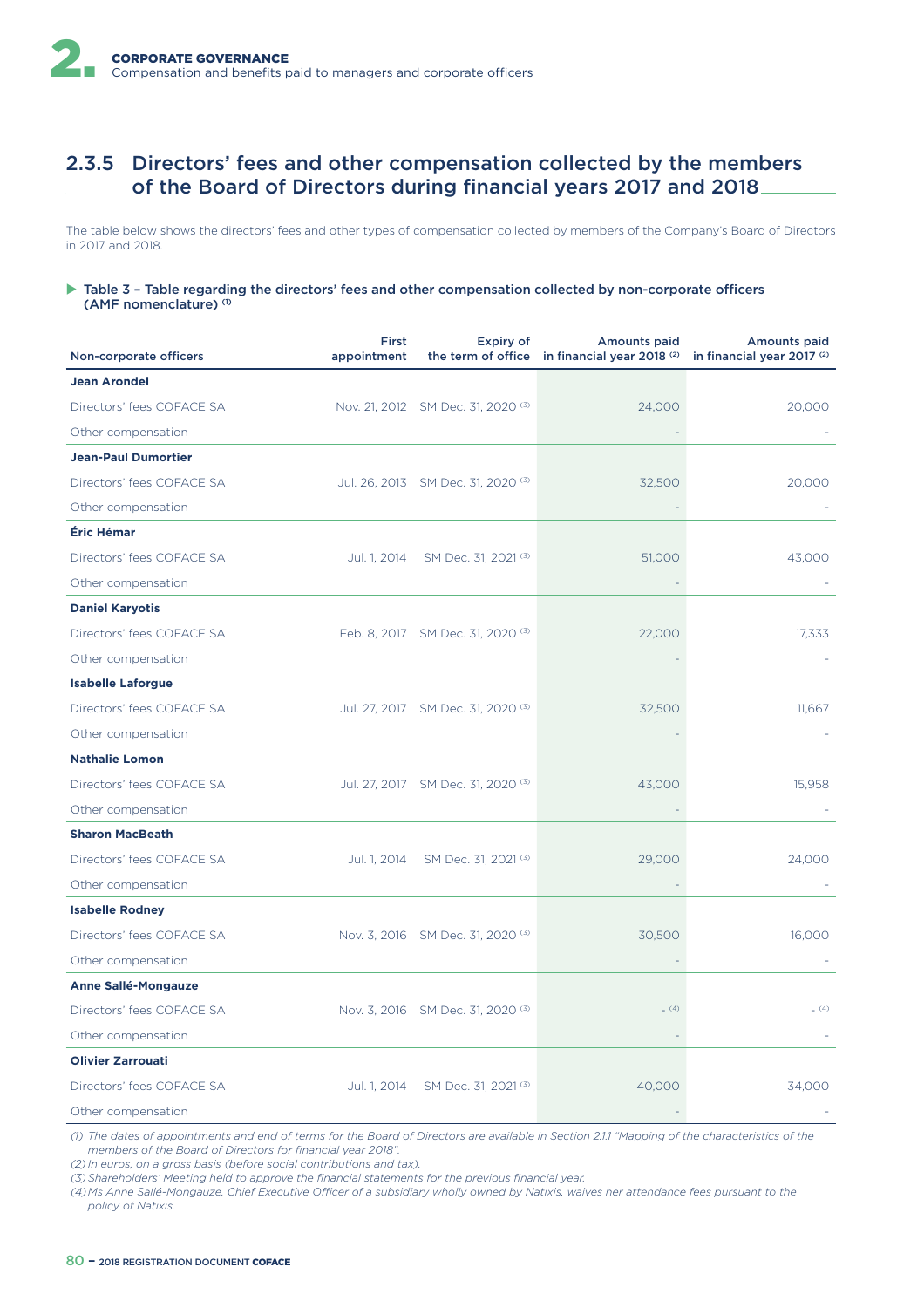# 2.3.6 Stock options or warrants allocated in financial year 2018 to each executive corporate officer or by the Company or any company in the Group

No stock options or warrants were allocated for corporate officers during the financial year ended December 31, 2018.

# 2.3.7 Stock options or warrants exercised in financial year 2018 by each executive corporate officer

No stock options or warrants were exercised by a corporate executive officer during the financial year ended December 31, 2018.

# 2.3.8 Free shares allocated during financial year 2018 to each executive corporate officer\_

The conditions for bonus share allocation are described in Section 2.3.4. The table below restates the description of the free shares allocated to Mr Xavier Durand under the 2018 Long-Term Incentive Plan.

#### $\triangleright$  Table 6 - Shares allocated to each corporate officer (AMF nomenclature)

|                                                                 | Plan date                                         | <b>Number</b><br>of shares<br>allocated<br>during<br>the financial<br>vear | <b>Valuation of shares</b><br>in euros according<br>to the method used<br>for the consolidated<br>financial statements (1) | Vesting date  | Availability<br>date | Performance<br>conditions     |
|-----------------------------------------------------------------|---------------------------------------------------|----------------------------------------------------------------------------|----------------------------------------------------------------------------------------------------------------------------|---------------|----------------------|-------------------------------|
| <b>Xavier Durand</b><br><b>Chief Executive Officer</b><br>(CEO) | 2018 Long-Term<br>Incentive Plan<br>Feb. 12, 2018 | 65,000                                                                     | €463.300                                                                                                                   | Feb. 15, 2021 | Feb. 15, 2021        | See table in<br>Section 2.3.4 |
| <b>TOTAL</b>                                                    |                                                   | 65,000                                                                     | €463,300                                                                                                                   |               |                      |                               |

*(1) The value on the allocation date corresponds to €594,198.*

# 2.3.9 Shares which have become available in financial year 2018 for each executive corporate officer

No share allocations became available in financial year 2018.

# 2.3.10 History of allocation of stock options or warrants

No stock options or warrants were allocated during the financial years ended December 31, 2018, 2017 and 2016.

No plan to allocate stock options or warrants is pending at the date of this registration document.

## 2.3.11 Stock options or warrants granted to the top ten employees who are not corporate officers.

No stock options or warrants were allocated during the financial years ended December 31, 2018, 2017 and 2016 to the top ten non-corporate officer employees.

No plan to allocate stock options or warrants is pending at the date of this registration document.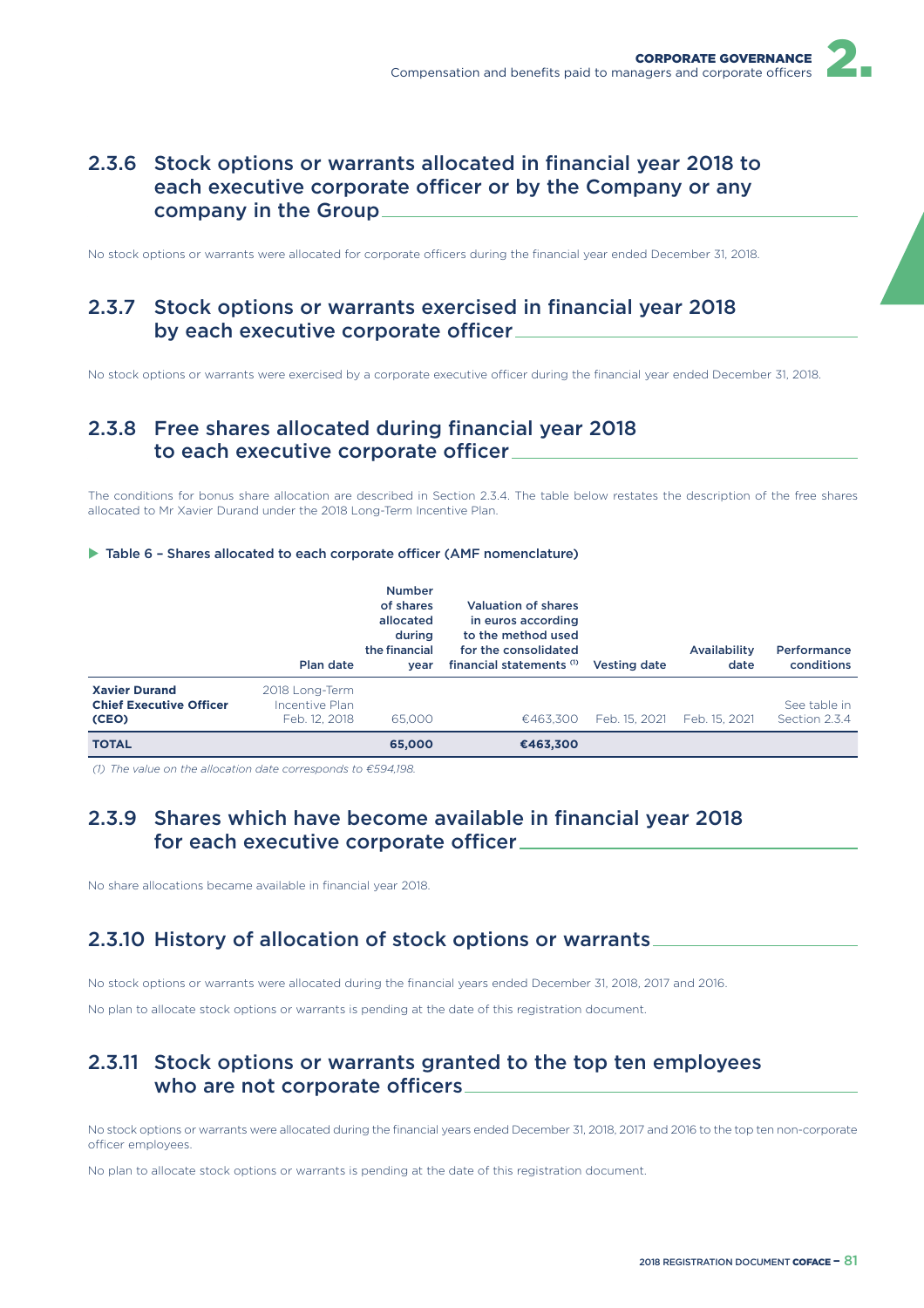# 2.3.12 History of bonus share allocation

298,997 performance shares were allocated under the LTIP 2016, out of the 399,932 available shares representing the total package allocated to this plan by the Board of Directors. 50,000 performance shares were allocated to the Chief Executive Officer for a value on the allocation date of €312,553 during the financial year ended December 31, 2016. The remainder of the 248,997 performance shares were allocated to members of the Executive Committee, to the "regulated" population and to a specific number of other employees, with a view to retaining such employees. In addition, in certain countries where the allocation of bonus was too complicated or impossible, a "phantom shares" solution was implemented for some beneficiaries (31,594 phantom shares). As the performance condition was fully met, all of the shares attributed under this plan will be delivered on the final vesting date, *i.e.* November 4, 2019.

366,146 performance shares were allocated under the LTIP 2017, out of the 405,318 available shares representing the total package allocated to this plan by the Board of Directors. 60,000 performance shares were allocated to the Chief Executive Officer for a value on the allocation date of €370,080 during the financial year ended December 31, 2017. The remainder of the 306,146 performance

shares were allocated to members of the Executive Committee, to the "regulated" population and to a specific number of other employees, with a view to retaining such employees. In addition, in certain countries where the allocation of bonus was too complicated or impossible, a "phantom shares" solution was implemented for some beneficiaries (34,400 phantom shares).

298,132 performance shares were allocated under the LTIP 2018, out of the 382,869 available shares representing the total package allocated to this plan by the Board of Directors. 65,000 performance shares were allocated to the Chief Executive Officer for a value on the allocation date of €594,198 during the financial year ended December 31, 2018. The remainder of the 233,132 performance shares were allocated to members of the Executive Committee, to the "regulated" population and to a specific number of other employees, with a view to retaining such employees. In addition, in certain countries where the allocation of bonus shares was too complicated or impossible, a "phantom shares" solution was implemented for some beneficiaries (29,000 phantom shares) – see Section 7.2.3 "Independent control, holding and acquisition of treasury shares by the Company".

#### $\blacktriangleright$  Table 10 - History of bonus share allocations

|                                                        | Long-Term Incentive Plan (1) |              | <b>Exceptional allocation</b><br>of bonus shares |      |
|--------------------------------------------------------|------------------------------|--------------|--------------------------------------------------|------|
|                                                        | 2018                         | 2017         | 2018                                             | 2017 |
| Meeting date                                           | May 19, 2016                 | May 19, 2016 |                                                  |      |
| Date of the Board of Directors' meeting                | Feb. 12, 2018                | Feb. 8, 2017 |                                                  |      |
| Total number of bonus shares allocated                 | 298.132                      | 366,146      |                                                  |      |
| of which allocated to Xavier Durand                    | 65,000                       | 60,000       |                                                  |      |
| Share vesting date                                     | Feb. 15, 2021                | Feb. 9, 2020 |                                                  |      |
| End-date of the retention period                       | N/A                          | N/A          |                                                  |      |
| Number of subscribed shares                            |                              |              |                                                  |      |
| Cumulative number of cancelled or lapsed shares        |                              |              |                                                  |      |
| Remaining bonus shares allocated at financial year-end | 298,132                      | 366,146      |                                                  |      |

*(1) The performance conditions are described in Section 2.3.4 above.*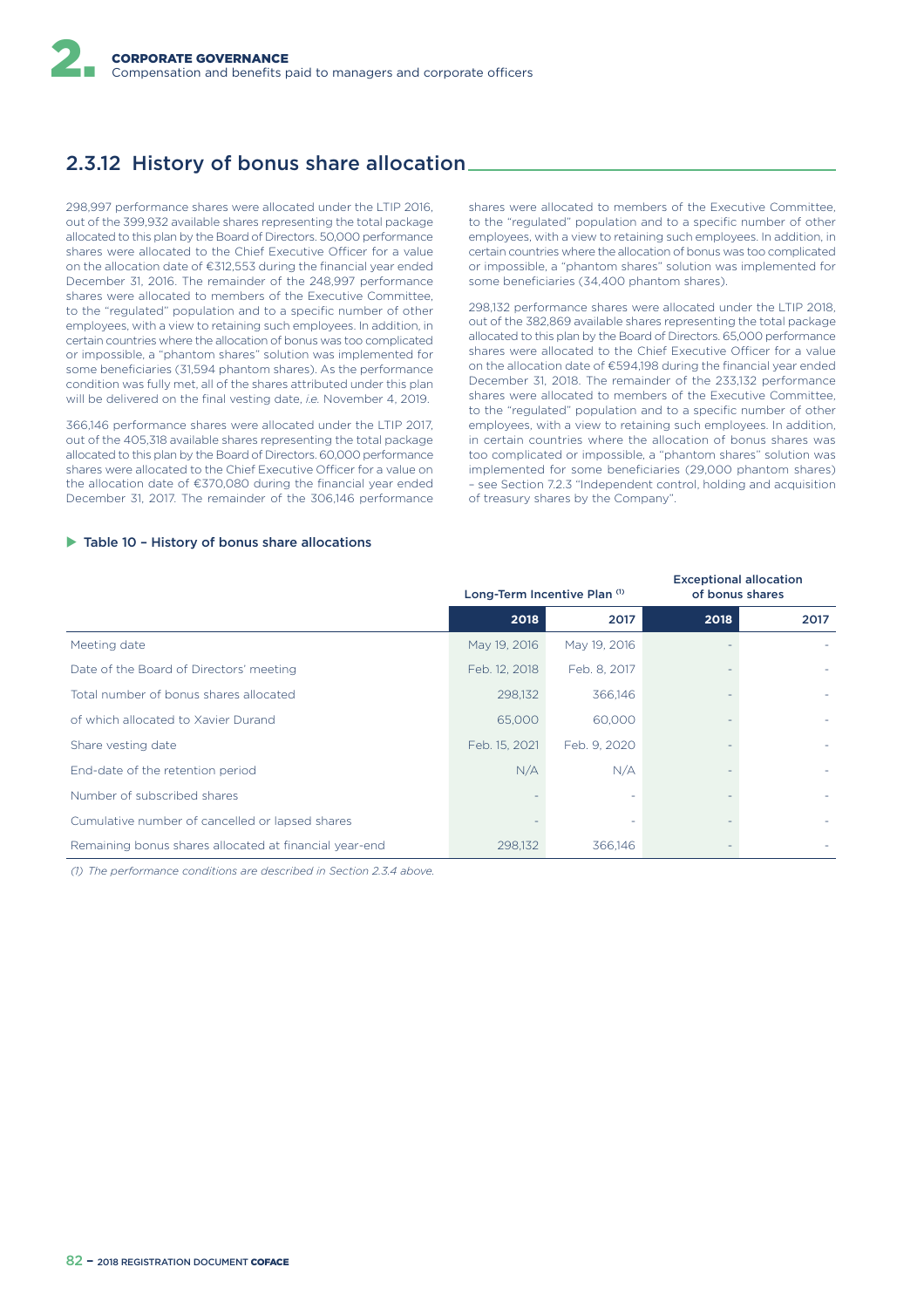# 2.3.13 Employment contracts, retirement indemnities and indemnities in the event of termination of the duties of the executive corporate officers

#### $\triangleright$  Table 11 - Employment contracts, retirement indemnities and indemnities in the event of termination of the duties of the executive corporate officers (AMF nomenclature)

|                                                                                                                                                                                                                                | <b>Employment</b><br>contract |           | Supplementary<br>retirement scheme |                    | <b>Compensation or</b><br>benefits due or<br>which could be<br>due as a result of<br>a termination or<br>change of duties |    | Indemnities related<br>to a non-compete<br>clause |           |
|--------------------------------------------------------------------------------------------------------------------------------------------------------------------------------------------------------------------------------|-------------------------------|-----------|------------------------------------|--------------------|---------------------------------------------------------------------------------------------------------------------------|----|---------------------------------------------------|-----------|
| <b>Executive corporate officers</b>                                                                                                                                                                                            | Yes                           | <b>No</b> | <b>Yes</b>                         | <b>No</b>          | <b>Yes</b>                                                                                                                | No | Yes                                               | <b>No</b> |
| <b>François RIAHI</b><br>Chairman of the Board of Directors<br>From June 15, 2018 until the Ordinary<br>Shareholders' Meeting called to approve<br>the financial statements for the financial<br>year ending December 31, 2020 |                               | $\times$  |                                    | $X$ <sup>(1)</sup> | $\sqrt{(3)}$                                                                                                              |    | $\sqrt{(3)}$                                      |           |
| <b>Xavier DURAND</b><br>Chief Executive Officer (CEO)<br>From February 9, 2016 until the<br>Ordinary Shareholders' Meeting<br>called to approve the financial<br>statements for the financial year ending<br>December 31, 2019 |                               | X         |                                    | X(2)               | ✓                                                                                                                         |    |                                                   | $\times$  |

*(1) François Riahi benefits from mandatory pension schemes as all other Natixis employees do, and does not benefit from any complementary*  pension scheme under Articles 39 or 83 of the French General Tax Code. Moreover, the Chief Executive Officer (CEO) of Natixis makes contributions to the life insurance policy under Article 82 of the French General Tax Code set up by the BPCE group. Contributions under this scheme are funded by the Chief Executive Officer and not by Natixis. Pursuant to this scheme, in 2018, in his role as Chief Executive *OQcer of Natixis, François Riahi made a payment of €68,445.*

(2) The Chief Executive Officer benefits from all health, retirement and social security plans under the prevailing conditions of the Company. *(3) No compensation for severance or a change in position, or under a non-compete clause, was paid in 2018. No form of compensation or benefit has been paid to François Riahi by the Company.*

## Severance pay granted to Mr Xavier Durand

Mr Xavier Durand benefits, in the event that his corporate term ends, from severance pay in an amount equal to two years' salary (fixed and variable). The reference used for the fixed portion shall be the salary for the current financial year at the date he stops his duties. The reference amount for the variable portion will be the average of the variable portions received for the three financial years preceding the termination date of his duties.

This severance pay shall be due if the following performance criteria have been met:

- ◆ achievement of at least 75% of the average annual objectives during the three financial years preceding the departure date; and
- ◆ the Company's combined ratio after reinsurance is at most 95% on average for the three financial years preceding the departure date.

If just one of the two conditions above has been fulfilled, 50% of the indemnity shall be due. If none of the conditions above has been met, no indemnity shall be due. No indemnity shall be paid by the Company if the corporate term is ended at Mr Xavier Durand's initiative or in the event of termination for serious misconduct or gross negligence. The compensation components and corporate benefits governed by the regulated agreements procedure in accordance with the provisions of the French Commercial Code are subject to the approval of the Company's Shareholders' Meeting.

Xavier Durand does not have an employment contract and does not benefit from any indemnity relating to a non-compete clause.